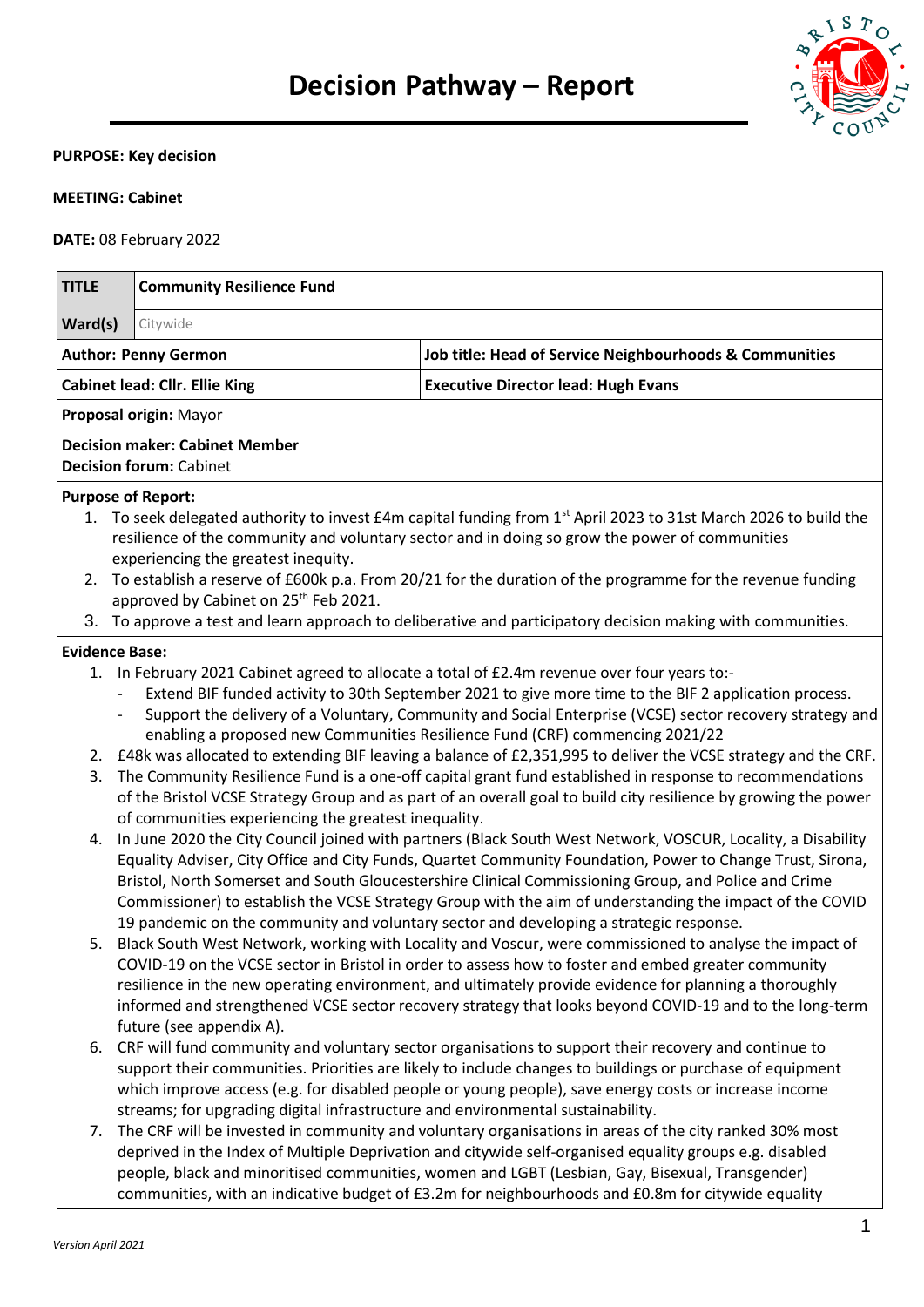groups. The proposed approach is set out in appendix A.

- 8. The approach puts communities at the heart of the decision-making and builds on the Port Communities Resilience Fund and devolved Community Infrastructure Levy (CIL) by inviting community and voluntary organisations to put forward ideas and proposals which are then shortlisted through deliberative and participatory decision-making. Funding agreements will be worked up to deliver the chosen community priorities.
- 9. Community and voluntary partners will facilitate the community conversations working with ward councillors to understand and decide on priorities. Building on learning from the Citizens Assembly, all those leading the process will be trained in participative and deliberative decision-making which will facilitate shared understanding, wide and diverse participation and ultimately well-informed decisions.
- 10. CRF will provide the opportunity to test and learn about participatory and deliberative decision-making at a local/community scale. There is real potential for the capacity and skills of the VCSE sector, local communities and ward Councillors acquired through CRF to be applied to other areas and provide a way in for partners wanting to work with these priority communities. CRF will take an action learning approach and evaluate the decision-making process itself.
- 11. Budget (for illustrative purposes the allocations may change to manage the overall programme within the budget envelope)

|                | Year 1 | Year 2    | Year 3    | Year 4  |
|----------------|--------|-----------|-----------|---------|
|                | 22/23  | 23/24     | 24/25     | 25/26   |
| Capital Grants | U      | 1,700,000 | 1,700,000 | 600,000 |

# **Cabinet Member / Officer Recommendations:**

That Cabinet:

- 1. Approves the use of £4m capital funds for the Community Resilience Fund to be spent over three years from 1st April 2023 – 31st March 2026 to support the recovery and sustainability of the community and voluntary sector as outlined in this report.
- 2. Approves a reserve of up to £600k from 20/21 in accordance with the Cabinet decision on 25<sup>th</sup> February 2021 to allocate up to £600,000 per annum (£2.4m over 4 years) to support the recovery of the community and voluntary sector.
- 3. Authorises the Executive Director for People in consultation with Cabinet Member for Communities (Public Health, Libraries, Parks), Events and Equalities Communities, to spend the funding to award grants necessary for the implementation of the Community Resilience Fund as outlined in this report.

# **Corporate Strategy alignment:**

The challenges facing citizens, communities and the city in the wake of the pandemic include increasing inequity, the climate emergency, pressure on NHS and Adult Social Care services, emotional distress (including loneliness and isolation) and are set out in the draft Corporate Strategy 2022-2027. Community infrastructure which enables social connection, self-organisation, access to support and being part of decision-making is a crucial building block for city resilience and our ability as citizens, communities and anchor institutions to meet these challenges.

### **City Benefits:**

1. This proposal is about investing in the sustainability and resilience of the community and voluntary sector working with communities experiencing greatest inequity. We have seen in the pandemic these community groups are a vital part of the city and community ecosystem.

### **Consultation Details:**

- 1. The CRF is designed to respond to the findings and recommendations of the VCSE research 'Designing A New Social Reality' and the resulting strategic action plan.
- 2. The proposed approach has been developed with VCSE partners including Voscur, Black Southwest Network, Locality, and neighbourhood and equalities-led organisations.
- 3. 3 meetings with ward councillors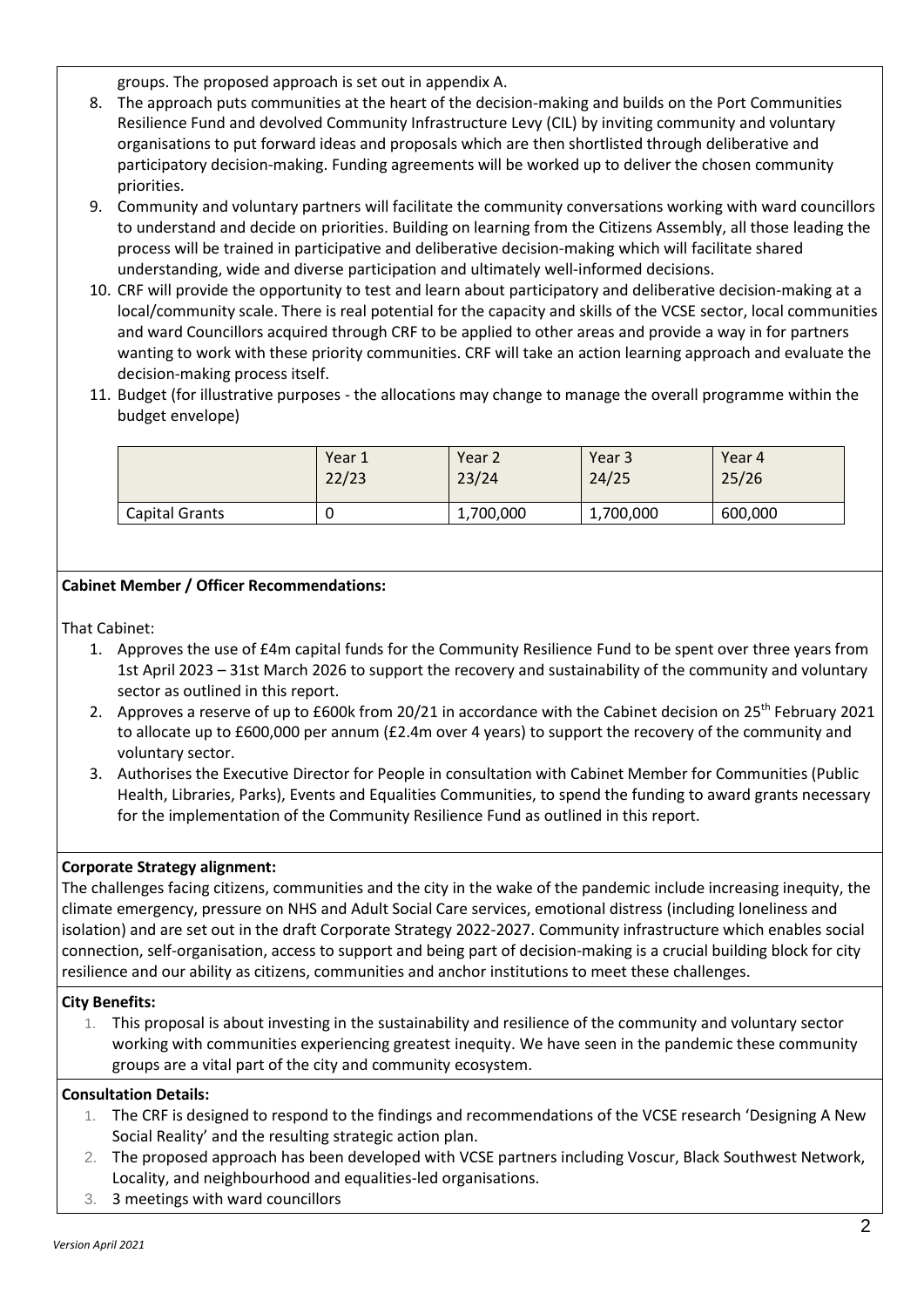# 4. Meeting with VCSE Strategy Group

## 5. Meeting with Bristol Funders Network to consider opportunities for alignment

## **Background Documents:**

Designing a New Social Reality

| <b>Revenue Cost</b>     |                     | Source of Revenue Funding        |                                   |
|-------------------------|---------------------|----------------------------------|-----------------------------------|
| <b>Capital Cost</b>     | £4m                 | <b>Source of Capital Funding</b> | BCC Capital Programme.            |
| $ $ One off cost $\Box$ | Ongoing cost $\Box$ | Saving Proposal $\Box$           | Income generation proposal $\Box$ |

## **Required information to be completed by Financial/Legal/ICT/ HR partners:**

## **1. Finance Advice:**

This report seeks delegated authority to invest  $E4m$  capital funding over three years from 1<sup>st</sup> April 2023 to 31st March 2026 to build the resilience of the community and voluntary sector.

In allocating the capital funding, it is essential that the funding principles and resulting decisions ensure:

- that monies are only deployed for capital purposes and that organisations are clear on the definition of capital and time frames for delivery.
- the process followed is clear and transparent in how resources will be allocated in terms of approval and prioritisation and the decision / acceptance criteria.
- clarity on the benefits / improved outcomes that will be achieved from the funding
- that the governance process ensures that due diligence is carried out on bids / organisations seeking funding.

BCC Finance advice and support should be sought as part of the Community Resilience Fund oversight group to assist in the governance process.

### **Finance Business Partner:** Denise Hunt 15 December 2021

### **2.Legal Advice:**

On the basis the proposed arrangements comprise grant agreements (and not contracts for services), the grants will not be subject to the Public Contracts Regulations 2015. Officers should seek legal assistance to ensure this is the case.

### **Legal Team Leader:**

Husinara Jones, Team Leader/Solicitor 7 December 2021

### **3. Implications on IT:**

I can see no implications on IT in regards to this activity.

**IT Team Leader:** Gavin Arbuckle – Head of Service Improvement and Performance

### **4.HR Advice:.**

The report is seeking delegated authority to invest  $E4m$  capital funding over three years from 1<sup>st</sup> April 2023 to 31st March 2026 to build the resilience of the community and voluntary sector. This does not in itself represent any significant HR implications for Bristol City Council employees, however further proposals on the spend of the £4m may require further comment in due course.

### **HR Partner:** Lorna Laing 03/12/21

| <b>EDM Sign-off</b>                | Hugh Evans                   | 8 December 2021  |
|------------------------------------|------------------------------|------------------|
| <b>Cabinet Member sign-off</b>     | <b>Councillor Ellie King</b> | 16 December 2021 |
| <b>For Key Decisions - Mayor's</b> | Mayor's Office               | 10 January 2022  |
| Office sign-off                    |                              |                  |